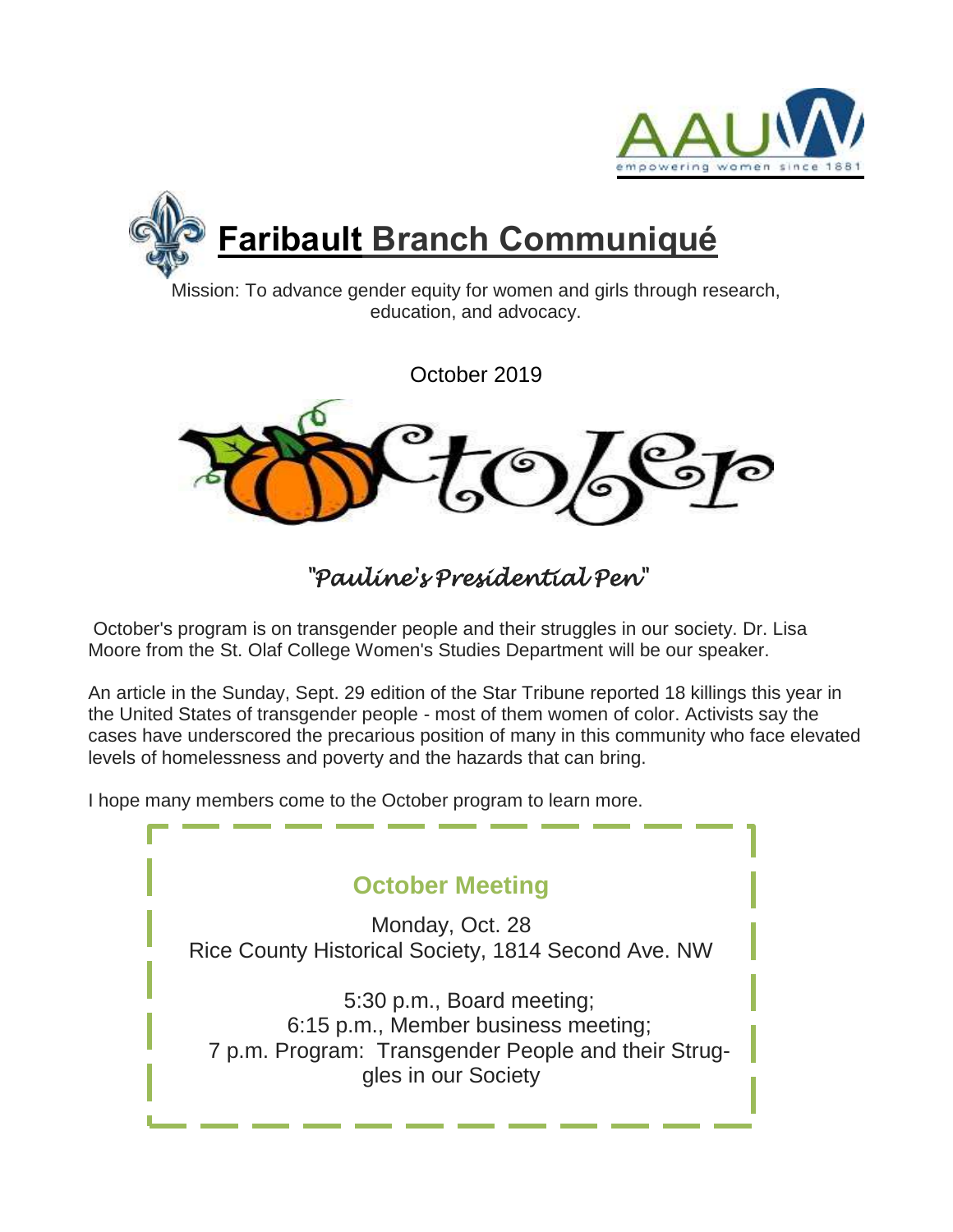#### **Halloween Fun**

Sunday, *Oct. 27* at the American Legion is our annual Halloween breakfast to raise funds for scholarships and community projects. Tickets are \$9 in advance; \$10 at the door; and \$6 for children (advance or at door). Since we receive more money from advance sales, I hope members will make an effort to sell tickets in advance. Karen Kittlesen, 334-4900, has tickets you can get to sell.

And, to me, all members of Faribault AAUW are vital to having a vibrant branch. As your president, I see all of you as strong women working to achieve the mission of AAUW: Advancing gender equity for women and girls through research, education and advocacy.

Pauline Schreiber President \* \* \* \* \* \* \* \* \* \*



You must not forget to call or email Kathy Larson, by Monday October 21, with the number of tickets you have sold to the AAUW Halloween Breakfast. Phone: 332-2525 or Email: [kathyhilgerslarson@gmail.com](mailto:kathyhilgerslarson@gmail.com)

Thank you



Scholarship Benefit

Sunday, Oct.  $27<sup>th</sup> 8$  am  $- 12$  PM

We are including the Work Schedule for this year's Omelet Breakfast ~ Scholarship Benefit. There are still some opportunities to help make this breakfast a big money-maker! We have budgeted \$3500 to give out this year in local scholarships so let's make this year the BEST ever!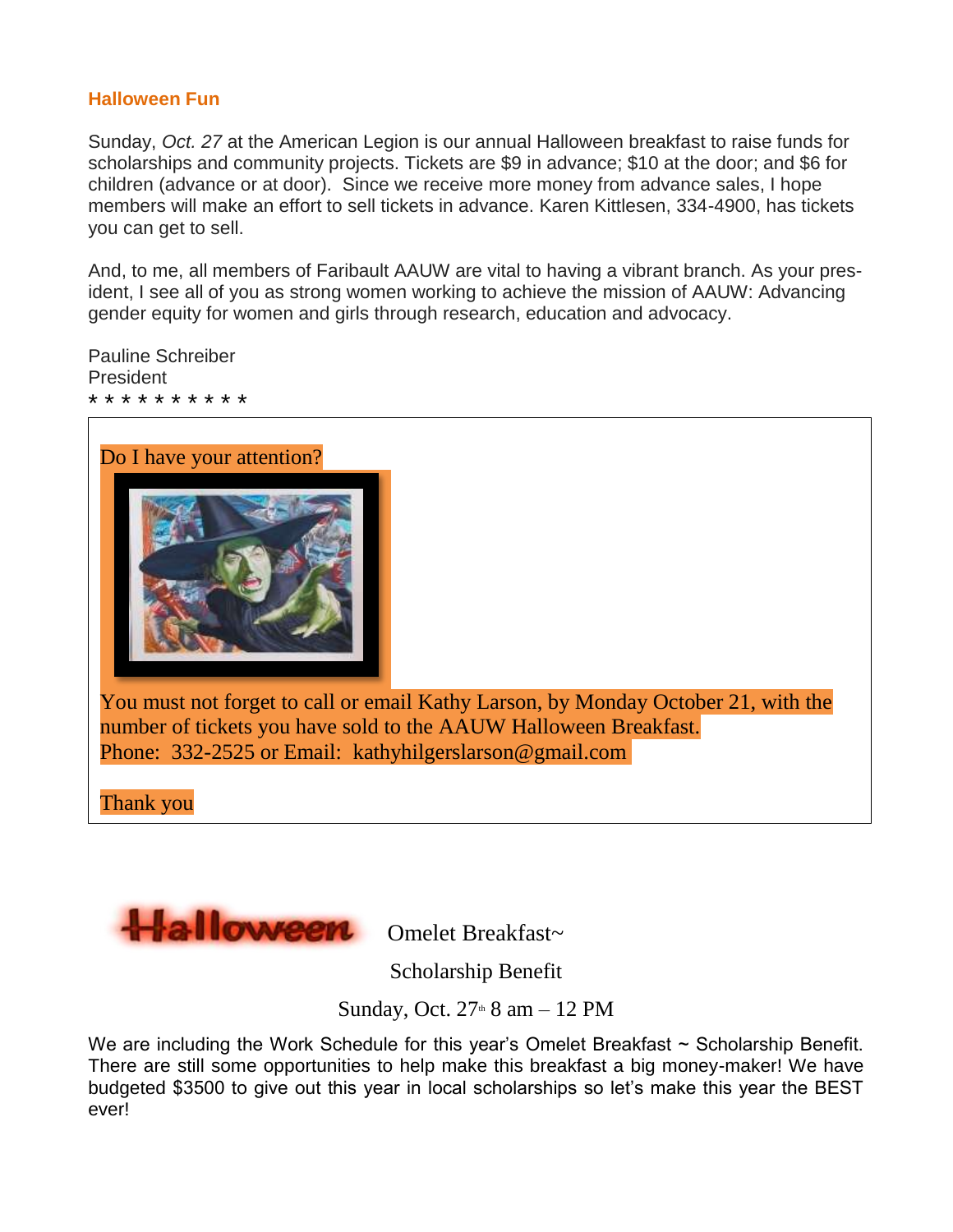- Please see where you can help and call Karen Rasmussen (507-412-1011~ cell/text or 331-0126~home or email [kadras1217@gmail.com\)](http://kadras1217@gmail.com) or call Kathy Larson (332-2525) or Karen Kittlesen (334-4900).
- We're also looking for donations of bags of assorted chocolate bars. If you can't be there in person on the  $27<sub>th</sub>$ , this would be a great way to contribute! Drop off with someone on the committee or a member who is working an earlier shift.
- Remember: call Kathy Larson (332-2525) with presale numbers by October 21 $\cdot$ . If you didn't get any tickets or need more, give Karen K. (334-4900) a call.
- Tentatively, Kathy Larson, Karen Kittlesen and Karen Rasmussen will be on KDHL's AM Minnesota program at 9:30 on Tuesday, Oct. 22<sup>nd</sup> with Gordy Kosfeld.
- A Thrivent Impact Card was requested and approved. We were able to order 300 muffins delivered from Hy-Vee for the \$250. This year we'll have an assortment of muffins: Pumpkin, Chocolate Chip, Apple Cinnamon and Blueberry.
- Menu: Made-to-Order Omelet with choice of meats and vegetables, Breakfast Potatoes, Cheese Sauce, Muffins, Milk, Juice, Coffee
- Advanced tickets can also be purchased until October  $25<sup>th</sup>$  at the American Legion, Fareway, Hy-Vee, State Bank of Faribault or with AAUW members.
- Presale: Adult--\$9.00 Children (under 10) --\$6.00 At the Door: Adult--\$10.00 Children (under 10) --\$6.00
- PLEASE WEAR A COSTUME OR SOMETHING HALLOWEENY!

Kathy Larson, Karen Rasmussen and Karen Kittlesen



**AAUW Halloween Breakfast 10/27/19 Work Schedule**

 *Set Out Decorations and Set Tables:*



**Kathy Larson\_\_\_\_\_\_ Ruth Ann Marsh\_\_ Mary Anderson\_\_\_**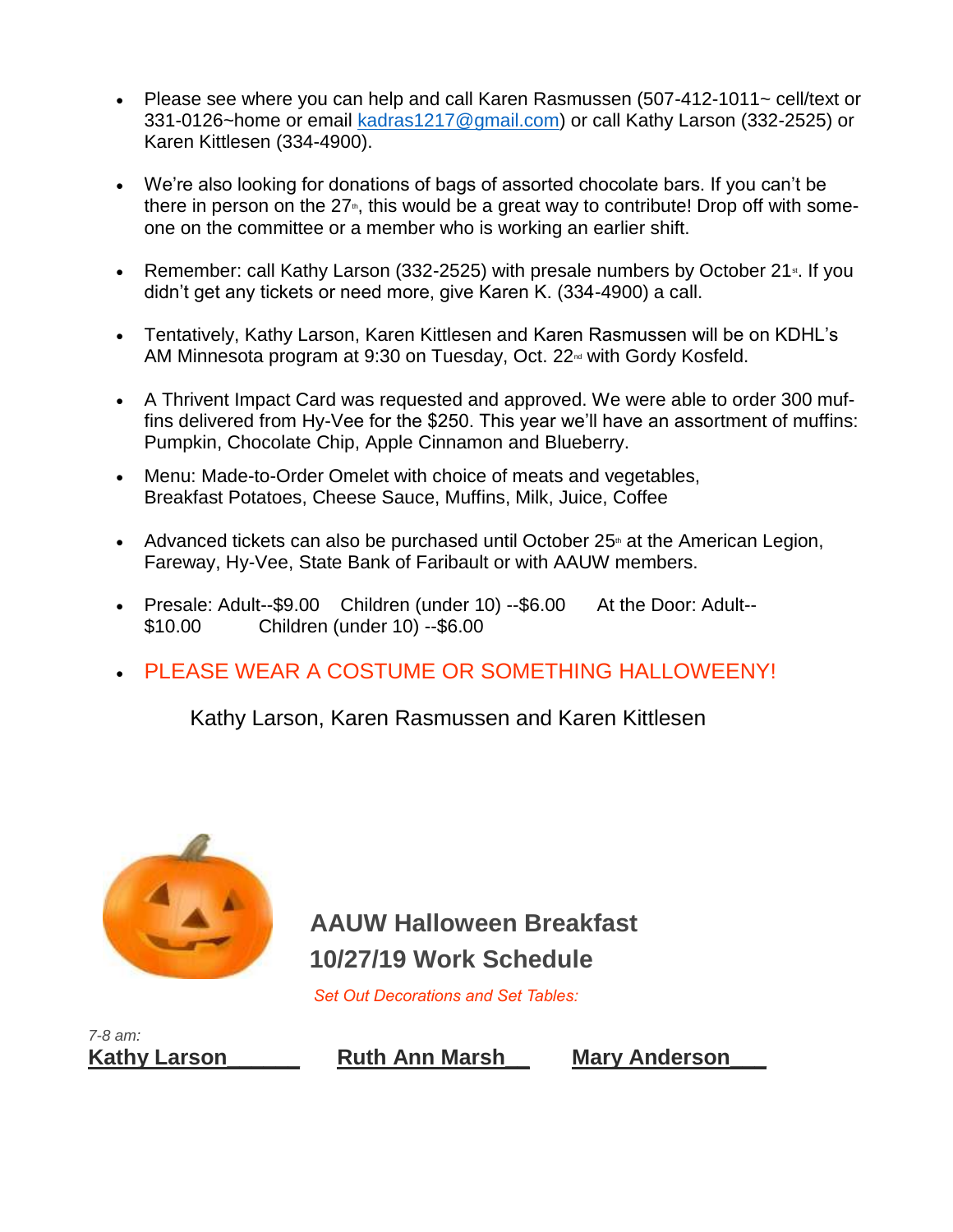*Counter Servers: of Breakfast Potatoes, Cheese Sauce, etc.:*

*8-10 am*

| Rene' Perrance           | <b>Pat Rice</b>                                                                               |                      |  |
|--------------------------|-----------------------------------------------------------------------------------------------|----------------------|--|
| 10am-12 pm:              |                                                                                               |                      |  |
|                          | <b>Floor Helpers:</b>                                                                         |                      |  |
|                          | 7-10 am and Early Set-up (Muffins, Juice, Coffee, Bus Tables and Reset, Give Out Candy.):     |                      |  |
| <u>Carmen Tripp</u>      | <b>Barb Dubbels</b>                                                                           | <b>Bonnie Becker</b> |  |
| <b>Julie Olson</b>       |                                                                                               |                      |  |
|                          | 10am-I pm Help with Clean-up (Muffins, Juice, Coffee, Bus Tables and Reset, Give Out Candy.): |                      |  |
| <b>Sue Olson</b>         | Judy Graham                                                                                   | <b>Gloria Carter</b> |  |
| <b>Mary Lillquist</b>    | <b>Ruth Hildebrandt</b>                                                                       |                      |  |
|                          | <b>Ticket Takers and Sales:</b>                                                               |                      |  |
| 8:00-10:15 am            | 10:15am -12:30pm                                                                              |                      |  |
| <b>Karen Rasmussen</b>   | <b>Karen Rasmussen</b>                                                                        |                      |  |
| <b>Pauline Schreiber</b> | Gloria Olson                                                                                  |                      |  |

*Bring Bag of Assorted Chocolate Bars:*

**\_\_\_\_\_\_\_\_\_\_\_\_\_\_\_\_\_ \_\_\_\_\_\_\_\_\_\_\_\_\_\_\_\_\_\_\_\_ \_\_\_\_\_\_\_\_\_\_\_\_\_\_\_\_\_**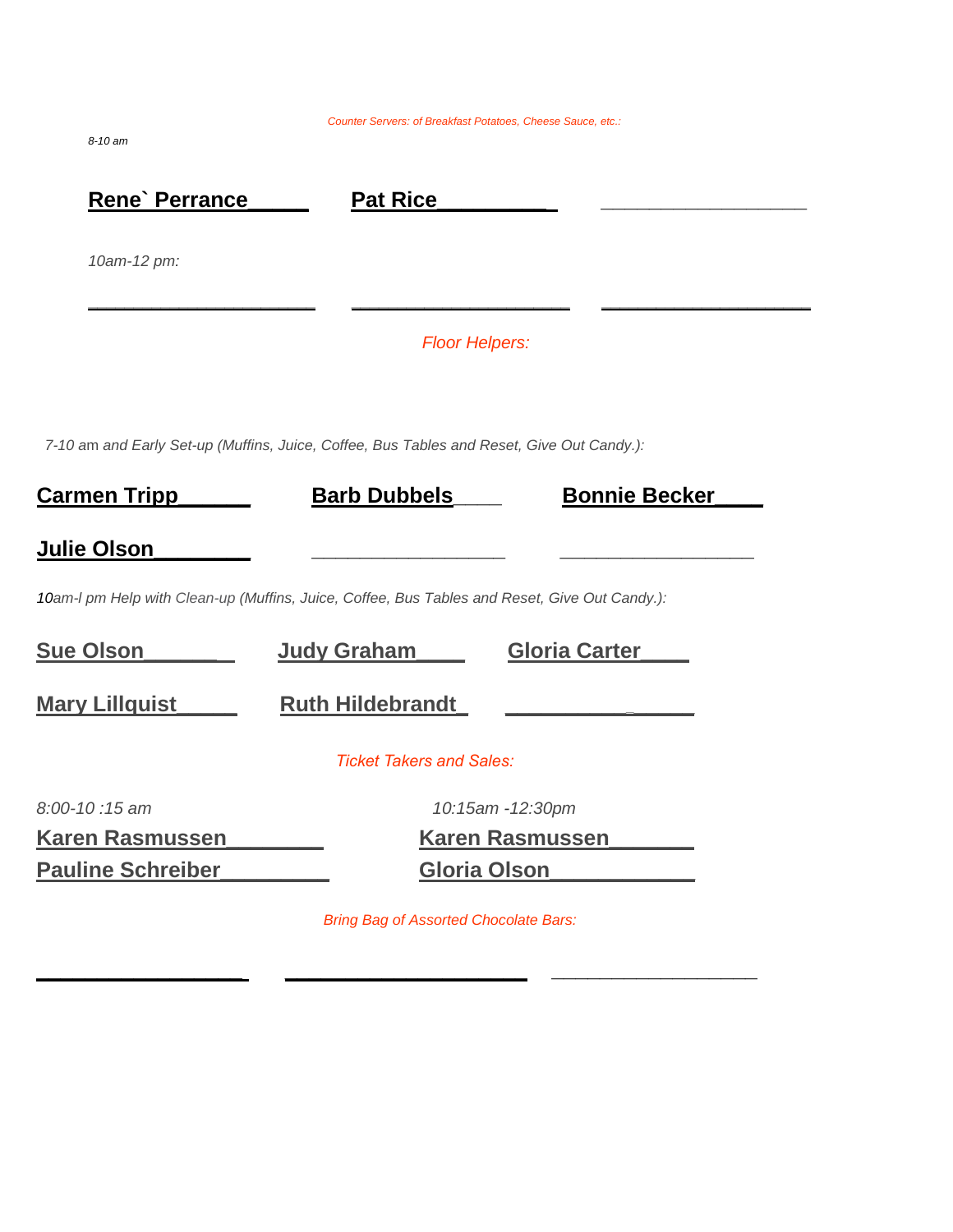

| 2019 OCTOBER |            |     |     |     |            |            |  |
|--------------|------------|-----|-----|-----|------------|------------|--|
| <b>SUN</b>   | <b>MON</b> | TUE | WED | THU | <b>FRI</b> | <b>SAT</b> |  |
| 29           | 30         |     | 2   | з   | a          | 5.         |  |
| в            | 7          | в.  | e   | 10  | 11         | 12         |  |
| 13           | 14         | 15  | 16  | 17  | 18         | 19         |  |
| 20           | 21         | 22  | 23  | 124 | 25         | 26         |  |
| 27           | 28         | 29  | 30  | 31  | ٠          | 2          |  |

### **Calendar of Events**

| Tuesday, October 15 Book Club     |                                      | 5:00 PM             | Barb Dubbels' home                         |  |
|-----------------------------------|--------------------------------------|---------------------|--------------------------------------------|--|
| Saturday, October 19 Coffee       |                                      | $10:30$ a.m.        | Crack of Dawn                              |  |
| <b>Sunday October 27</b>          | <b>AAUW Halloween Breakfast 8-12</b> |                     | American Legion                            |  |
| Monday, October 28 Branch Meeting |                                      | 6:15 Member Mtn     | 5:30 Board Mtn Rice Co. Historical Society |  |
|                                   | 7:00 Program                         |                     |                                            |  |
|                                   |                                      | * * * * * * * * * * |                                            |  |

### **Membership Memos for October:**

We thank all the members for sending in membership dues earlier this year. The National AAUW office put an earlier deadline this year. Also thank you to Julie Olson for all her work to comply with that request. Remember dues for a new member is only *\$48.50* -so keep encouraging others to join us to continue our membership and mission.

October is another exciting time for our Faribault AAUW Branch members. Our fun annual Halloween Omelet Breakfast fund raiser is a great way to show the community that we are working together for scholarships for girls & women! Consider inviting friends to socialize for a good cause or purchase a ticket for a special person.

Membership Vice Presidents, Kathy Larson & Kathryn Speulda

**For more information contact: [kathyhilgerslarson@gmail.com](mailto:kathyhilgerslarson@gmail.com) (332-2525)**

**[kspeulda@gmail.com](mailto:kspeulda@gmail.com) (1-218-791-3412)** \* \* \* \* \* \* \* \* \*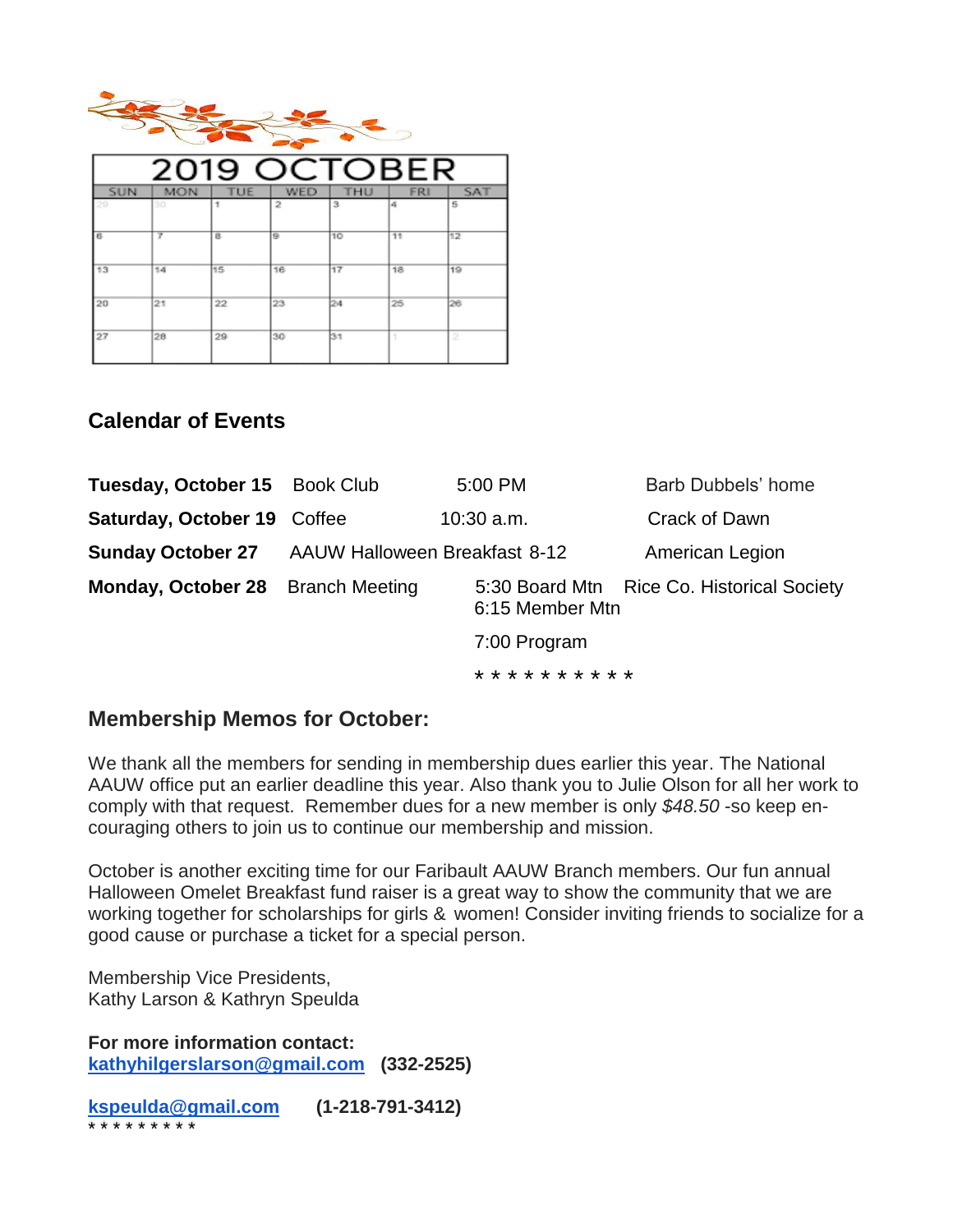# **Treasurer's Report**



Good meeting in September! Now sell those breakfast tickets.

Account balances for October: savings \$8246.60 and checking \$440.75.

Julie Olson, Treasurer \* \* \* \* \* \* \* \* \* \*



#### **BOOK CLUB NEWS**



Our October read, *The Hunchback from Notre Dame,* is a timely one in light of the recent fire at the cathedral. It is not an easy book to get through so to make it somewhat more enjoyable we decided to gather early for a supper with a French theme. We will be enjoying quiche, croissants, nicoise salad, and madeleine cookies for dessert - all accompanied with some French wine.

I hope you're up for brain candy as *The Bookish Life of Anita Hill* by Abbi Waxman, our November choice, will be a fun easy read.

We will meet on Tuesday, Oct. 15 at 5pm for our French dinner and book discussion.

Barb Dubbels \* \* \* \* \* \* \* \* \* \*

Yearbook corrections:

Please make this correction in your yearbooks/directory: Sayaka Yamazaki's phone number is 507 210-4486 Pat Umbreit \* \* \* \* \* \* \* \* \* \*



I'd like to remind our members to come for coffee and treats at The Crack of Dawn on Saturday, October 19th at 10:30.

Sue Olson \* \* \* \* \* \* \* \* \* \*